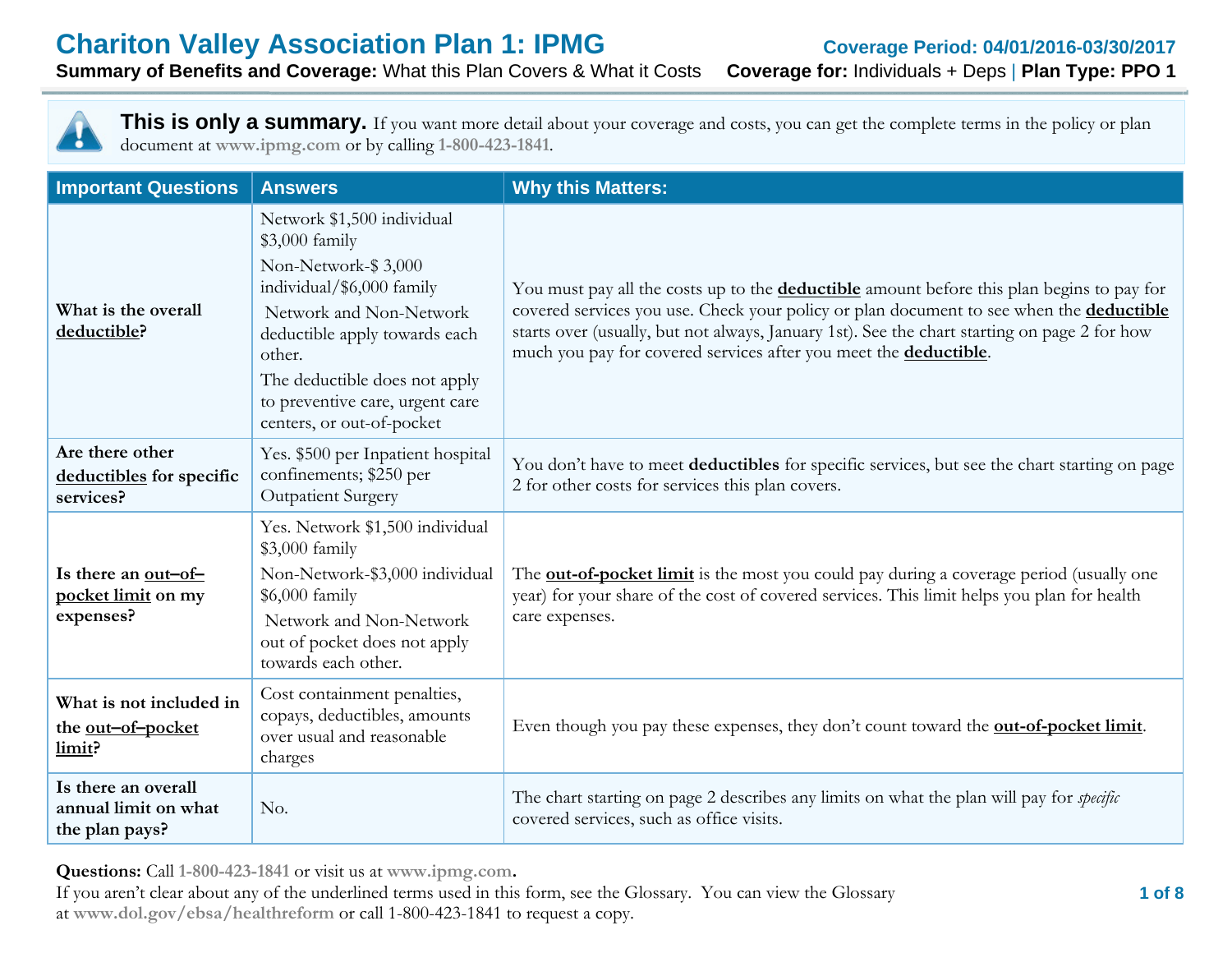# **Chariton Valley Association Plan 1: IPMG Coverage Period: 04/01/2016-03/30/2017**

**Summary of Benefits and Coverage:** What this Plan Covers & What it Costs **Coverage for:** Individuals + Deps | **Plan Type: PPO 1**

| Does this plan use a<br>network of providers?  | Yes. For a list of network<br>providers, see<br>www.healthlink.com or call 1-<br>800-624-2356 for a list of<br>network providers. | If you use an in-network doctor or other health care <b>provider</b> , this plan will pay some or all<br>of the costs of covered services. Be aware, your in-network doctor or hospital may use an<br>out-of-network <b>provider</b> for some services. Plans use the term in-network, <b>preferred</b> , or<br>participating for <b>providers</b> in their <b>network</b> . See the chart starting on page 2 for how this<br>plan pays different kinds of <b>providers</b> . |
|------------------------------------------------|-----------------------------------------------------------------------------------------------------------------------------------|-------------------------------------------------------------------------------------------------------------------------------------------------------------------------------------------------------------------------------------------------------------------------------------------------------------------------------------------------------------------------------------------------------------------------------------------------------------------------------|
| Do I need a referral to<br>see a specialist?   | No. You don't need a referral to<br>see a specialist.                                                                             | You can see the <b>specialist</b> you choose without permission from this plan.                                                                                                                                                                                                                                                                                                                                                                                               |
| Are there services this<br>plan doesn't cover? | Yes.                                                                                                                              | Some of the services this plan doesn't cover are listed on page 4. See your policy or plan<br>document for additional information about excluded services.                                                                                                                                                                                                                                                                                                                    |



0 **Copayments** are fixed dollar amounts (for example, \$15) you pay for covered health care, usually when you receive the service.

- 0 **Coinsurance** is *your* share of the costs of a covered service, calculated as a percent of the **allowed amount** for the service. For example, if the plan's **allowed amount** for an overnight hospital stay is \$1,000, your **coinsurance** payment of 20% would be \$200. This may change if you haven't met your **deductible**.
- The amount the plan pays for covered services is based on the **allowed amount**. If an out-of-network **provider** charges more than the **allowed amount**, you may have to pay the difference. For example, if an out-of-network hospital charges \$1,500 for an overnight stay and the **allowed amount** is \$1,000, you may have to pay the \$500 difference. (This is called **balance billing**.)
- $\bullet$ This plan may encourage you to use network **providers** by charging you lower **deductibles**, **copayments** and **coinsurance** amounts.

| <b>Common</b><br>Medical Event      | <b>Services You May Need</b>                     | <b>Your Cost If</b><br>You Use a<br><b>Network</b><br><b>Provider</b> | <b>Your Cost If</b><br>You Use a<br><b>Non-network</b><br>Provider | <b>Limitations &amp; Exceptions</b> |
|-------------------------------------|--------------------------------------------------|-----------------------------------------------------------------------|--------------------------------------------------------------------|-------------------------------------|
| If you visit a health               | Primary care visit to treat an injury or illness | $$30$ copay                                                           | 30% coinsurance                                                    | -none-                              |
|                                     | Specialist visit                                 | $$60$ copay                                                           | 30% coinsurance                                                    | -none-                              |
| care provider's office<br>or clinic | Other practitioner office visit                  | $$30$ copay                                                           | 30% coinsurance                                                    | -none-                              |
|                                     | Preventive care/screening/immunization           | No charge                                                             | 30% coinsurance                                                    | -none–                              |
| If you have a test                  | Diagnostic test (x-ray, blood work)              | 10% coinsurance                                                       | 30% coinsurance                                                    | -none-                              |
|                                     | Imaging (CT/PET scans, MRIs)                     | 10% coinsurance                                                       | 30% coinsurance                                                    | -none-                              |

**Questions:** Call **1-800-423-1841** or visit us at **www.ipmg.com.**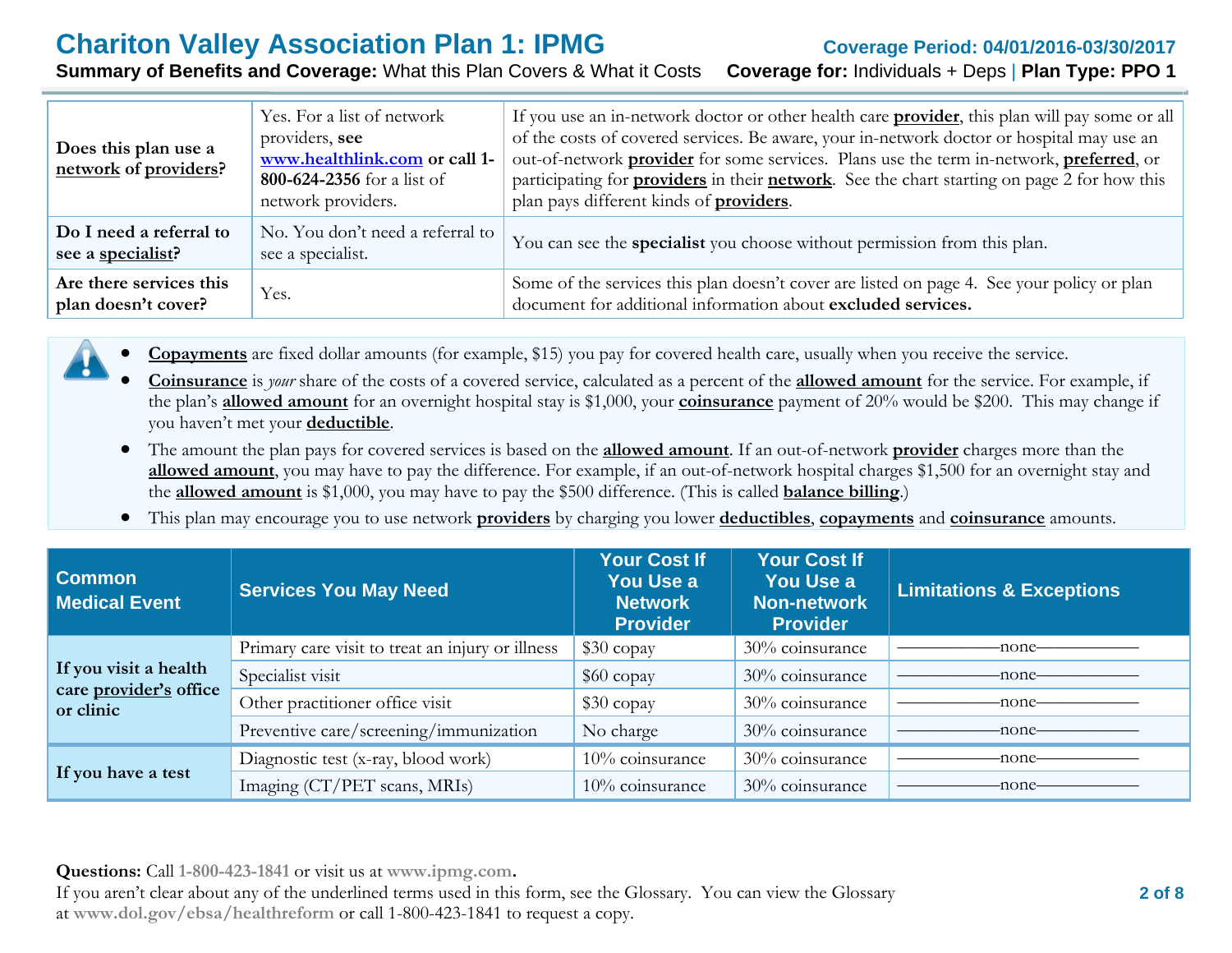# **Chariton Valley Association Plan 1: IPMG Coverage Period: 04/01/2016-03/30/2017**<br> **Summary of Benefits and Coverage:** What this Plan Covers & What it Costs **Coverage for:** Individuals + Deps | Plan Type: PPO 1

**Summary of Benefits and Coverage: What this Plan Covers & What it Costs** 

| <b>Common</b><br><b>Medical Event</b>                                           | <b>Services You May Need</b>                   | <b>Your Cost If</b><br><b>You Use a</b><br><b>Network</b><br><b>Provider</b>                              | <b>Your Cost If</b><br><b>You Use a</b><br><b>Non-network</b><br><b>Provider</b>      | <b>Limitations &amp; Exceptions</b>                                                                  |
|---------------------------------------------------------------------------------|------------------------------------------------|-----------------------------------------------------------------------------------------------------------|---------------------------------------------------------------------------------------|------------------------------------------------------------------------------------------------------|
| If you need drugs to<br>treat your illness or                                   | Generic drugs                                  | \$5 copay retail<br>\$10 copay mail                                                                       | Not covered                                                                           |                                                                                                      |
| condition                                                                       | Preferred brand drugs                          | \$40 copay retail<br>\$100 copay mail                                                                     | Not covered                                                                           | Covers up to a 30-day supply (retail<br>prescription); 31-90 day supply (mail<br>order prescription) |
| More information<br>about <b>prescription</b>                                   | Non-preferred brand drugs                      | \$75 copay retail<br>\$187.50 copay mail                                                                  | Not covered                                                                           |                                                                                                      |
| drug coverage is<br>available at<br>www.informrx.com or<br>call 1-800-880-1188. | Specialty drugs                                | \$75 copay retail<br>Not covered mail                                                                     | Not covered                                                                           | -none-                                                                                               |
| If you have<br>outpatient surgery                                               | Facility fee (e.g., ambulatory surgery center) | 10% coinsurance                                                                                           | 30% coinsurance                                                                       | Prior authorization is required call<br>AHH at 1-866-457-0534 or a \$500<br>penalty will apply       |
|                                                                                 | Physician/surgeon fees                         | 10% coinsurance                                                                                           | 30% coinsurance                                                                       | $-$ none $-$                                                                                         |
| If you need<br>immediate medical<br>attention                                   | Emergency room services                        | Emergency-\$250<br>copay then 10%<br>coinsurance<br>Non Emergency-<br>\$250 copay then<br>10% coinsurance | Emergency-\$250<br>copay then 10%<br>coinsurance<br>Non Emergency-<br>30% coinsurance | -none-                                                                                               |
|                                                                                 | Emergency medical transportation               | 10% coinsurance                                                                                           | 10% coinsurance                                                                       | -none-                                                                                               |
|                                                                                 | Urgent care                                    | \$75 copay                                                                                                | 30% coinsurance                                                                       | -none-                                                                                               |
| If you have a<br>hospital stay                                                  | Facility fee (e.g., hospital room)             | 10% coinsurance                                                                                           | 30% coinsurance                                                                       | Prior authorization is required call<br>AHH at 1-866-457-0534 or a \$500<br>penalty will apply       |
|                                                                                 | Physician/surgeon fee                          | 10% coinsurance                                                                                           | 30% coinsurance                                                                       | -none-                                                                                               |

**Questions:** Call **1-800-423-1841** or visit us at **www.ipmg.com.**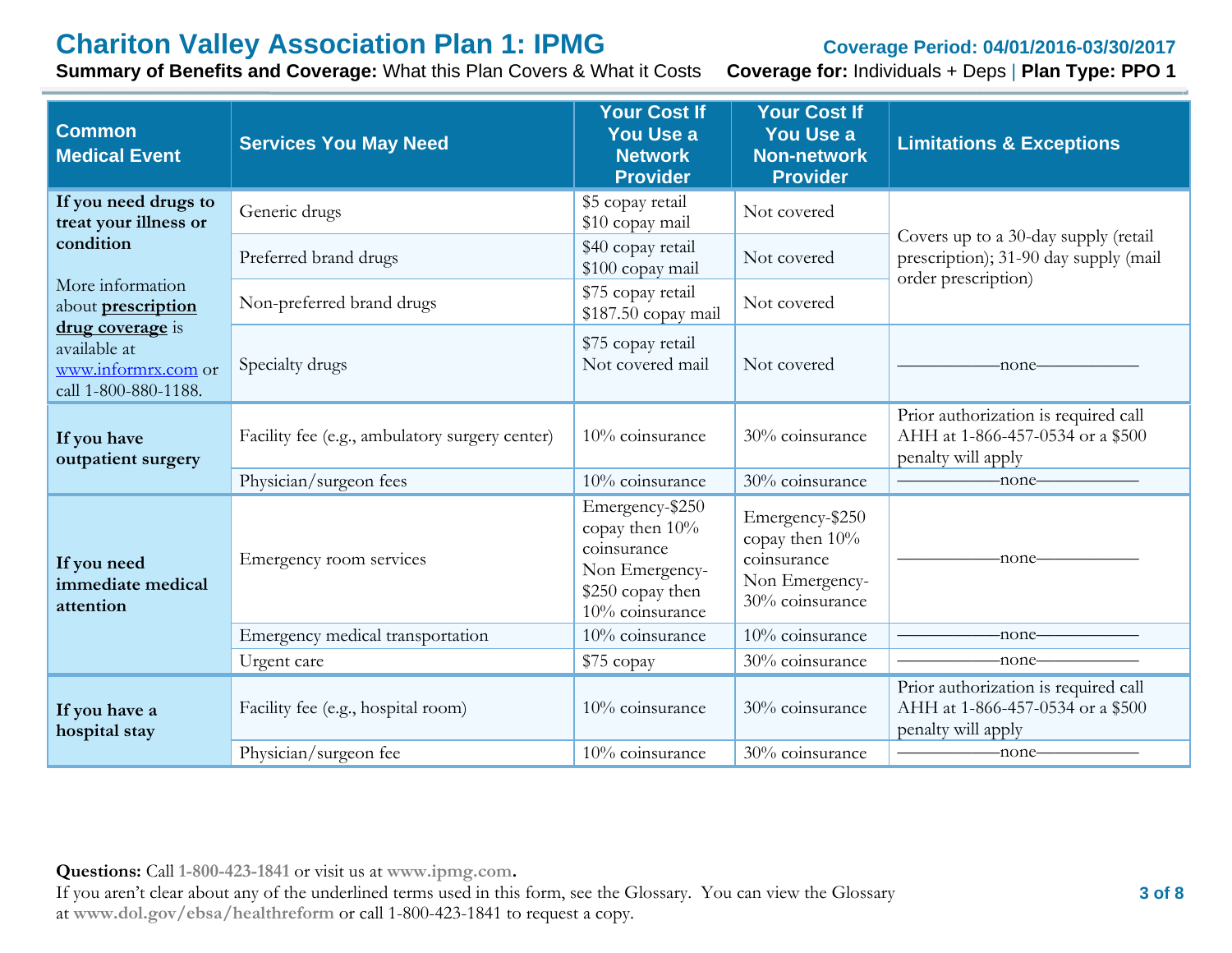# **Chariton Valley Association Plan 1: IPMG Coverage Period: 04/01/2016-03/30/2017**<br> **Summary of Benefits and Coverage:** What this Plan Covers & What it Costs **Coverage for:** Individuals + Deps | Plan Type: PPO 1

**Summary of Benefits and Coverage: What this Plan Covers & What it Costs** 

| <b>Common</b><br><b>Medical Event</b>      | <b>Services You May Need</b>                 | <b>Your Cost If</b><br>You Use a<br><b>Network</b><br><b>Provider</b> | <b>Your Cost If</b><br>You Use a<br><b>Non-network</b><br><b>Provider</b> | <b>Limitations &amp; Exceptions</b>                                                           |
|--------------------------------------------|----------------------------------------------|-----------------------------------------------------------------------|---------------------------------------------------------------------------|-----------------------------------------------------------------------------------------------|
| If you have mental                         | Mental/Behavioral health outpatient services | 10% coinsurance                                                       | 30% coinsurance                                                           | -none-                                                                                        |
| health, behavioral                         | Mental/Behavioral health inpatient services  | 10% coinsurance                                                       | 30% coinsurance                                                           | -none—                                                                                        |
| health, or substance                       | Substance use disorder outpatient services   | 10% coinsurance                                                       | 30% coinsurance                                                           | -none-                                                                                        |
| abuse needs                                | Substance use disorder inpatient services    | 10% coinsurance                                                       | 30% coinsurance                                                           | -none-                                                                                        |
| If you are pregnant                        | Prenatal and postnatal care                  | 10% coinsurance                                                       | 30% coinsurance                                                           | -none-                                                                                        |
|                                            | Delivery and all inpatient services          | 10% coinsurance                                                       | 30% coinsurance                                                           | -none–                                                                                        |
|                                            | Home health care                             | 10% coinsurance                                                       | 30% coinsurance                                                           | Limited to 60 days per calendar year.                                                         |
| If you need help                           | Rehabilitation services                      | 10% coinsurance                                                       | 30% coinsurance                                                           | Speech Therapy 20 visits per Calendar<br>Year/Physical Therapy 20 visits per<br>Calendar Year |
| recovering or have<br>other special health | Habilitation services                        | 10% coinsurance                                                       | 30% coinsurance                                                           | Occupational Therapy-20 visits per<br>Calendar Year                                           |
| needs                                      | Skilled nursing care                         | 10% coinsurance                                                       | 30% coinsurance                                                           | Limited to 60 days per calendar year.                                                         |
|                                            | Durable medical equipment                    | 10% coinsurance                                                       | 30% coinsurance                                                           | -none-                                                                                        |
|                                            | Hospice service                              | 10% coinsurance                                                       | 30% coinsurance                                                           |                                                                                               |
|                                            | Eye exam                                     | \$30 copay                                                            | 30% coinsurance                                                           | -none-                                                                                        |
| If your child needs                        | Glasses                                      | Not covered                                                           | Not covered                                                               | -none-                                                                                        |
| dental or eye care                         | Dental check-up                              | Not covered                                                           | Not covered                                                               | -none-                                                                                        |

**Questions:** Call **1-800-423-1841** or visit us at **www.ipmg.com.**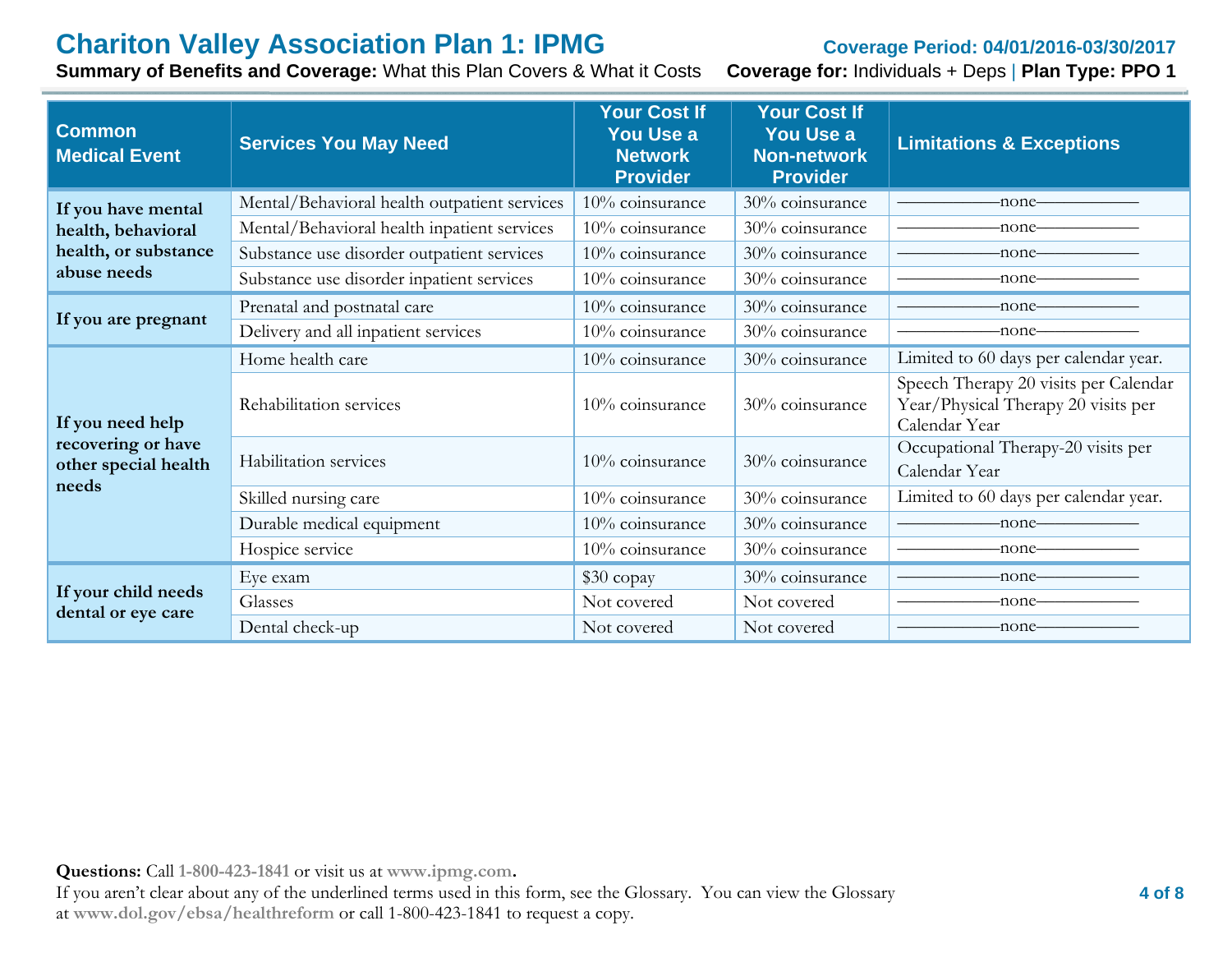# **Chariton Valley Association Plan 1: IPMG** Coverage Period: 04/01/2016-03/30/2017

**Summary of Benefits and Coverage:** What this Plan Covers & What it Costs **Coverage for:** Individuals + Deps | **Plan Type: PPO 1**

## **Excluded Services & Other Covered Services:**

| Acupuncture                    | Glasses               | Non-emergency care when traveling outside<br>$\bullet$<br>the U.S. |
|--------------------------------|-----------------------|--------------------------------------------------------------------|
| Bariatric surgery              | Hearing Aids          | Non-network prescription drugs<br>$\bullet$                        |
| Cosmetic surgery               | Infertility treatment | Routine foot care                                                  |
| • Dental Care (Adult or Child) | Long-term care        | Weight loss programs                                               |

**services.)**

 $\bullet$ 

- 
- Chiropractic care **Chiropractic care Chiropractic care Chiropractic care Chiropractic care Chiropractic care Chiropractic care Chiropractic care Chiropractic care Chiropractic care Chiropractic care Chiropractic care Chiro**

## **Your Rights to Continue Coverage:**

If you lose coverage under the plan, then, depending upon the circumstances, Federal and State laws may provide protections that allow you to keep health coverage. Any such rights may be limited in duration and will require you to pay a **premium**, which may be significantly higher than the premium you pay while covered under the plan. Other limitations on your rights to continue coverage may also apply.

For more information on your rights to continue coverage, contact the plan at 1-800-423-1841. You may also contact your state insurance department, the U.S. Department of Labor, Employee Benefits Security Administration at 1-866-444-3272 or www.dol.gov/ebsa, or the U.S. Department of Health and Human Services at 1-877-267-2323 x61565 or www.cciio.cms.gov.

# **Your Grievance and Appeals Rights:**

If you have a complaint or are dissatisfied with a denial of coverage for claims under your plan, you may be able to **appeal** or file a **grievance**. For questions about your rights, this notice, or assistance, you can contact: IPMG Employee Benefits Services at 1-800-423-1841 or the Department of Labor's Employee Benefits Security Administration at 1-866-444-EBSA (3272) or www.dol.gov/ebsa/healthreform.

**Questions:** Call **1-800-423-1841** or visit us at **www.ipmg.com.**  If you aren't clear about any of the underlined terms used in this form, see the Glossary. You can view the Glossary at **www.dol.gov/ebsa/healthreform** or call 1-800-423-1841 to request a copy.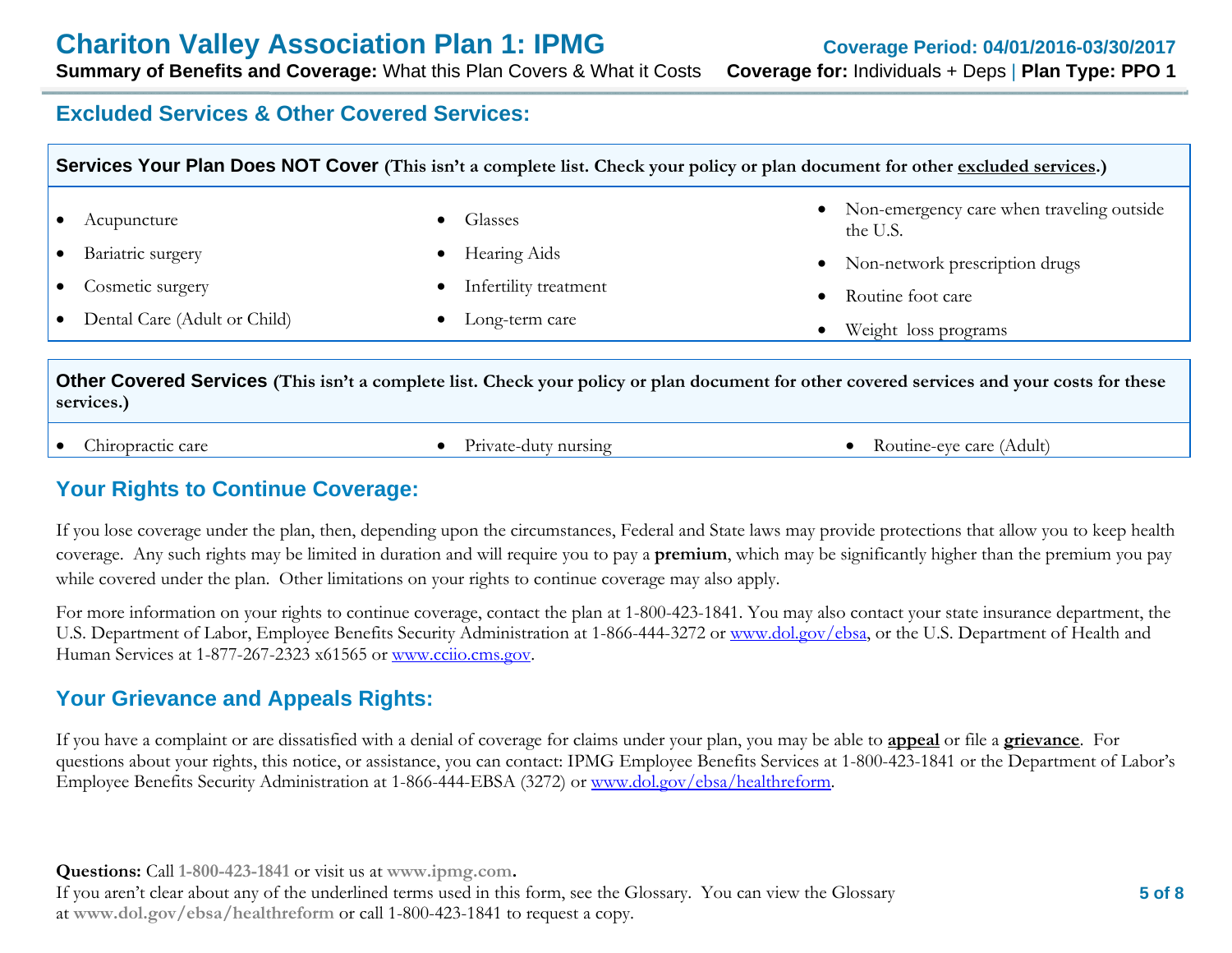### **Does this Coverage Provide Minimum Essential Coverage?**

The Affordable Care Act requires most people to have health care coverage that qualifies as "minimum essential coverage." **This plan or policy does provide minimum essential coverage.** 

## **Does this Coverage Meet the Minimum Value Standard?**

The Affordable Care Act establishes a minimum value standard of benefits of a health plan. The minimum value standard is 40% (actuarial value). **This health coverage does meet the minimum value standard for the benefits it provides.**

––––––––––––––––––––––*To see examples of how this plan might cover costs for a sample medical situation, see the next page.–––––––––––*–––––––––––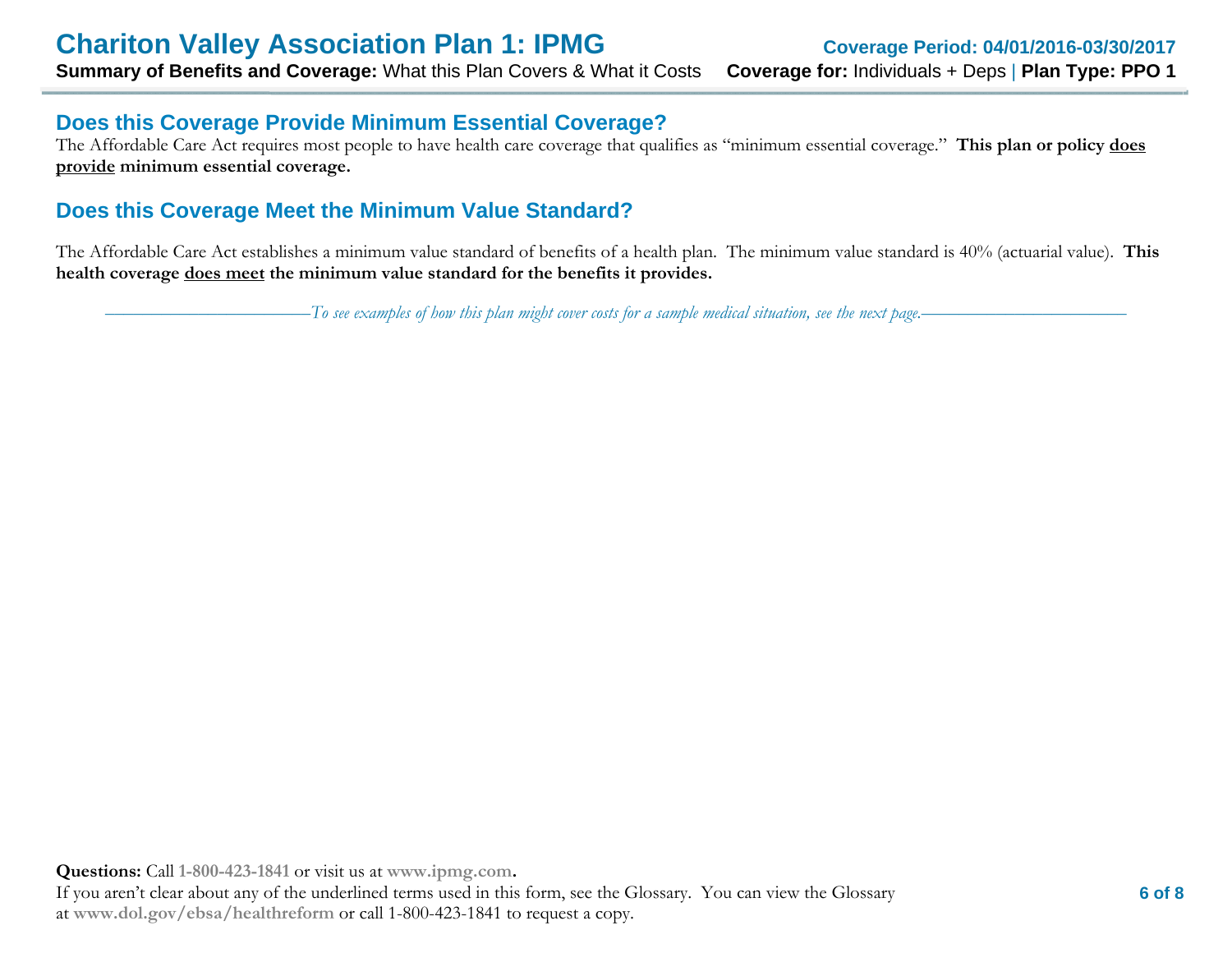# **Chariton Valley Association Plan 1: IPMG**<br>Coverage for: Individuals + Dependents | Plan Type: PPO 1

# **About these Coverage Examples:**

These examples show how this plan might cover medical care in given situations. Use these examples to see, in general, how much financial protection a sample patient might get if they are covered under different plans.



**This is not a cost estimator.** 

Don't use these examples to estimate your actual costs under this plan. The actual care you receive will be different from these examples, and the cost of that care will also be different.

See the next page for important information about these examples.

| <b>Having a baby</b> |  |
|----------------------|--|
| (normal delivery)    |  |

■ Amount owed to providers: \$7,540

**Plan pays** \$4,850

**Patient pays** \$2,690

#### **Sample care costs:**

| Total                      | \$7,540 |
|----------------------------|---------|
| Vaccines, other preventive | \$40    |
| Radiology                  | \$200   |
| Prescriptions              | \$200   |
| Laboratory tests           | \$500   |
| Anesthesia                 | \$900   |
| Hospital charges (baby)    | \$900   |
| Routine obstetric care     | \$2,100 |
| Hospital charges (mother)  | \$2,700 |
|                            |         |

| <b>Patient pays:</b>            |         |
|---------------------------------|---------|
| Deductibles (includes IP copay) | \$2,000 |
| Copays                          | \$10    |
| Coinsurance                     | \$530   |
| Limits or exclusions            | \$150   |
| Total                           | \$2,690 |

# **Managing type 2 diabetes**

(routine maintenance of

a well-controlled condition)

#### ■ Amount owed to providers: \$5,400

- **Plan pays** \$3,400
- **Patient pays** \$2,000

#### **Sample care costs:**

| Prescriptions                  | \$2,900 |
|--------------------------------|---------|
| Medical Equipment and Supplies | \$1,300 |
| Office Visits and Procedures   | \$700   |
| Education                      | \$300   |
| Laboratory tests               | \$100   |
| Vaccines, other preventive     | \$100   |
| Total                          | \$5,400 |

#### **Patient pays:**

| Deductibles          | \$1,500 |
|----------------------|---------|
| Copays               | 3320    |
| Coinsurance          | \$100   |
| Limits or exclusions | \$80    |
| Total                | \$2,000 |
|                      |         |

**Questions:** Call **1-800-423-1841** or visit us at **www.ipmg.com.**